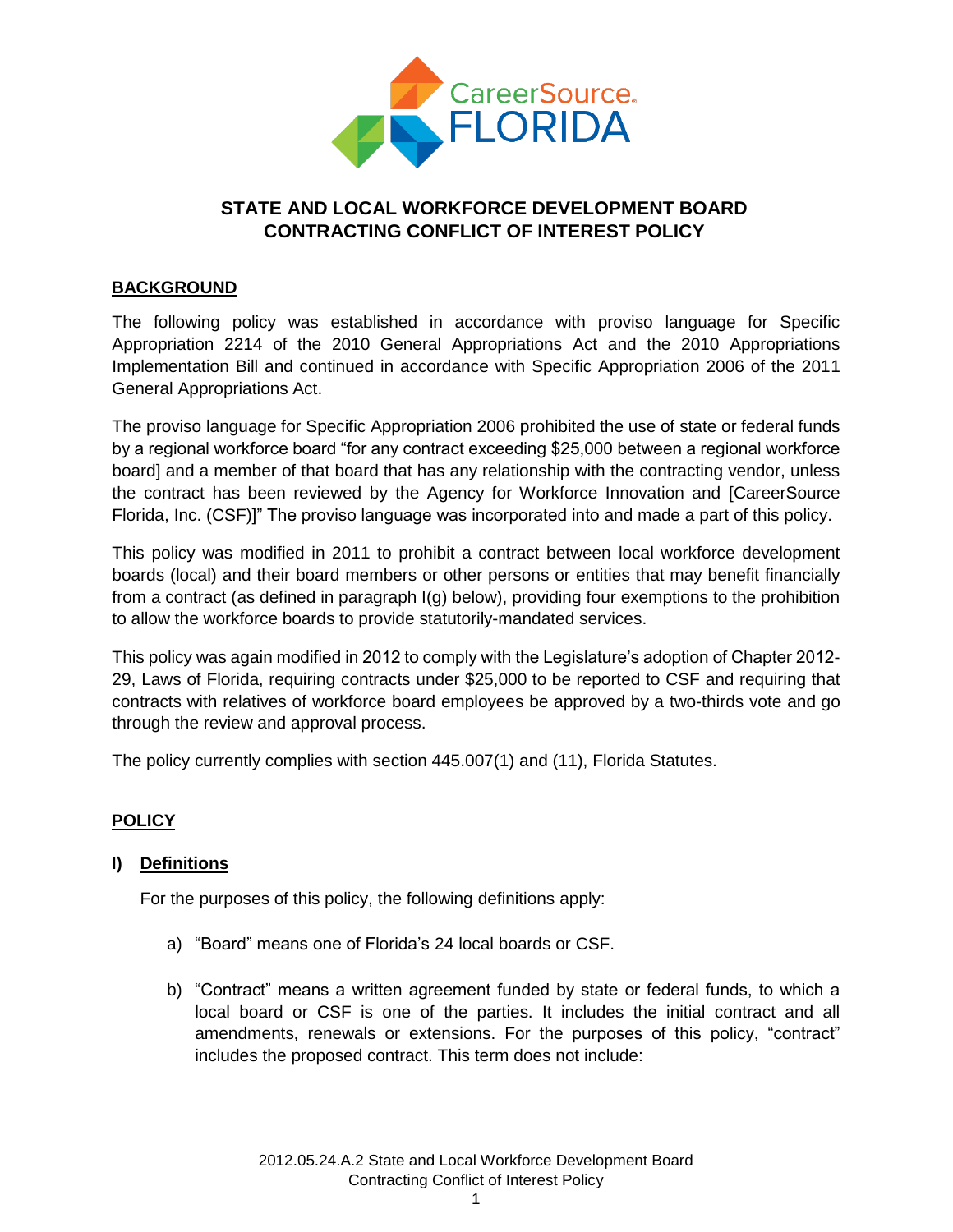- i) Retail purchases for which no written contract is executed;
- ii) The purchase of utility services for use by a board;
- iii) Staff employment contracts (other than contracts with members of a board or relatives of board members); and,
- iv) Membership fees and sponsorships to professional organizations.
- c) "Entire board" means the complete membership of the board at the time a contract is submitted to a vote. It includes board members who have a relationship with the contracting vendor and who therefore must abstain on the vote on the contract. Membership of the board includes non-voting members.
- d) "Quorum" means that minimum number of members of the board required to be present for the board to transact business as established by the board's bylaws (or, in the absence of bylaws, as has otherwise been established by the board.)
- e) "When a quorum has been established" means the contemporaneous meeting of a sufficient number of members to constitute a quorum, in person and/or through accepted electronic means.
- f) "has any relationship with the contracting vendor" means the member is an owner or a principal of the vendor, or a principal of the vendor has retained the member, or the parent organization or subsidiary of a corporate principal of the vendor has retained the member or a member's known relative or member's business associate is an owner of the vendor. For purposes of this policy, vendor, contractor and sub recipient are the same.
- g) "benefit financially from a contract" means the special private financial gain to a member, a special private financial gain to any principal who retains the member, the special private financial gain of the parent organization or subsidiary of a corporate principal who retains the member or the special private financial gain to any member's relative or business associate or to a board employee or a board employee's relative and such benefit is not remote or speculative. "Personally benefit financially" means a special private financial gain to a member only.
- h) "Owner" means any ownership interest in a privately owned contracting entity or a majority interest in a publicly held contracting entity.
- i) "Principal of a contractor" means an owner or high-level management employee with decision-making authority.
- j) "Employee" means a person employed full-time by a local board working in a managerial or supervisory capacity or who has direct contract management or direct fiscal involvement with the contract being voted on by a board.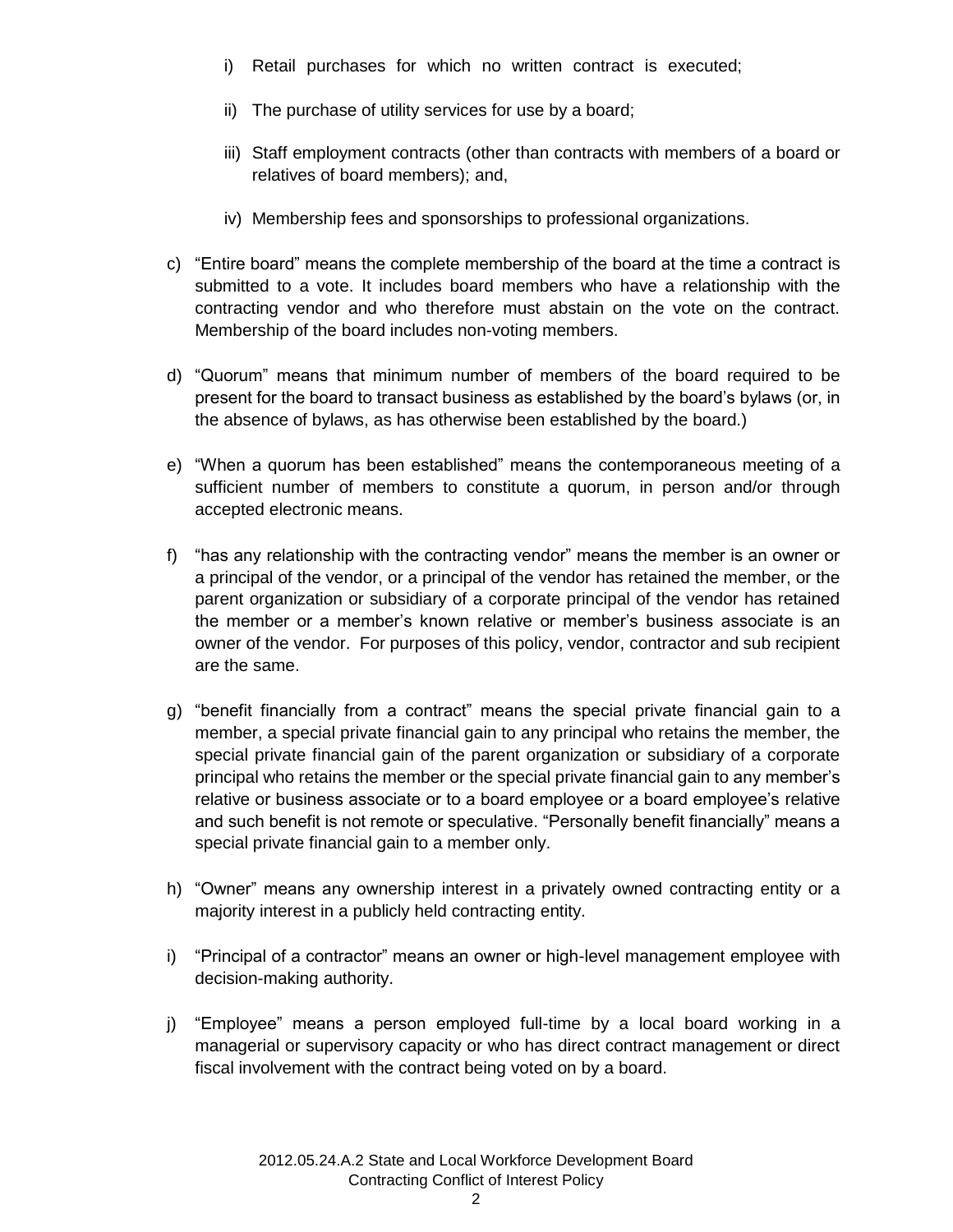- k) "Relative" is defined as "father, mother, son, daughter, husband, wife, brother, sister, father-in-law, mother-in-law, son-in-law, or daughter-in-law." Section 12.3143(1)(c), Florida Statutes.
- l) "Utility services" include telephone, cable, electricity, water, gas, waste and sewage services, and other similar services.
- m) "Federal, state or other governmental workforce programs" means Incumbent Worker Training (section.445.003(3)(a)(3), F.S.), Quick Response Training (Section 288.047, Florida Statutes), Employed Worker Training, On the Job Training, customized training and other career center training provider services.

#### **II) Prohibition Against a Board Contracting with its Board Members**

No board (CSF or a local board) shall enter into a contract with its board members, with organizations represented by its board members or with entities in which its board members have a relationship with the contracting vendor.

At a board's discretion, the following may be exempted from the above paragraph:

- a) A contract with an agency (as defined in section 112.312(2), Florida Statutes, including, but not limited to, those statutorily required to be board members) when said agency is represented by a board member and said member does not personally benefit financially from such contracts.
- b) A contract with a board member or a vendor (when a board member has any relationship with the contracting vendor) in which the contract relates to that member's appointment to the board under section 107(a)(2), Public Law 113–128, Workforce Innovation and Opportunity Act of 2014 (WIOA).
- c) A contract with a board member receiving a grant for workforce services under federal, state or other governmental workforce programs.
- d) A contract between a board and a board member which is not exempted under paragraphs II(a), II(b) or II(c) in which the board documents exceptional circumstances and/or need and the board member does not personally benefit financially from the contract. Based upon criteria developed by CSF, DEO shall review the board's documentation and assure compliance.
- e) Each contract that is exempted from the general prohibition in paragraph II must meet the requirements set forth in paragraph III below, including, but not limited to, the requirements of the criteria established in the "conflict of interest" provisions under section 101(f), Workforce Innovation and Opportunity Act of 2014. However, since section 445.007(11), FS requires CSF to perform the review and approval process pertaining to local board contracts, CSF contracts shall not be subject those provisions of this policy pertaining to review and approval processes.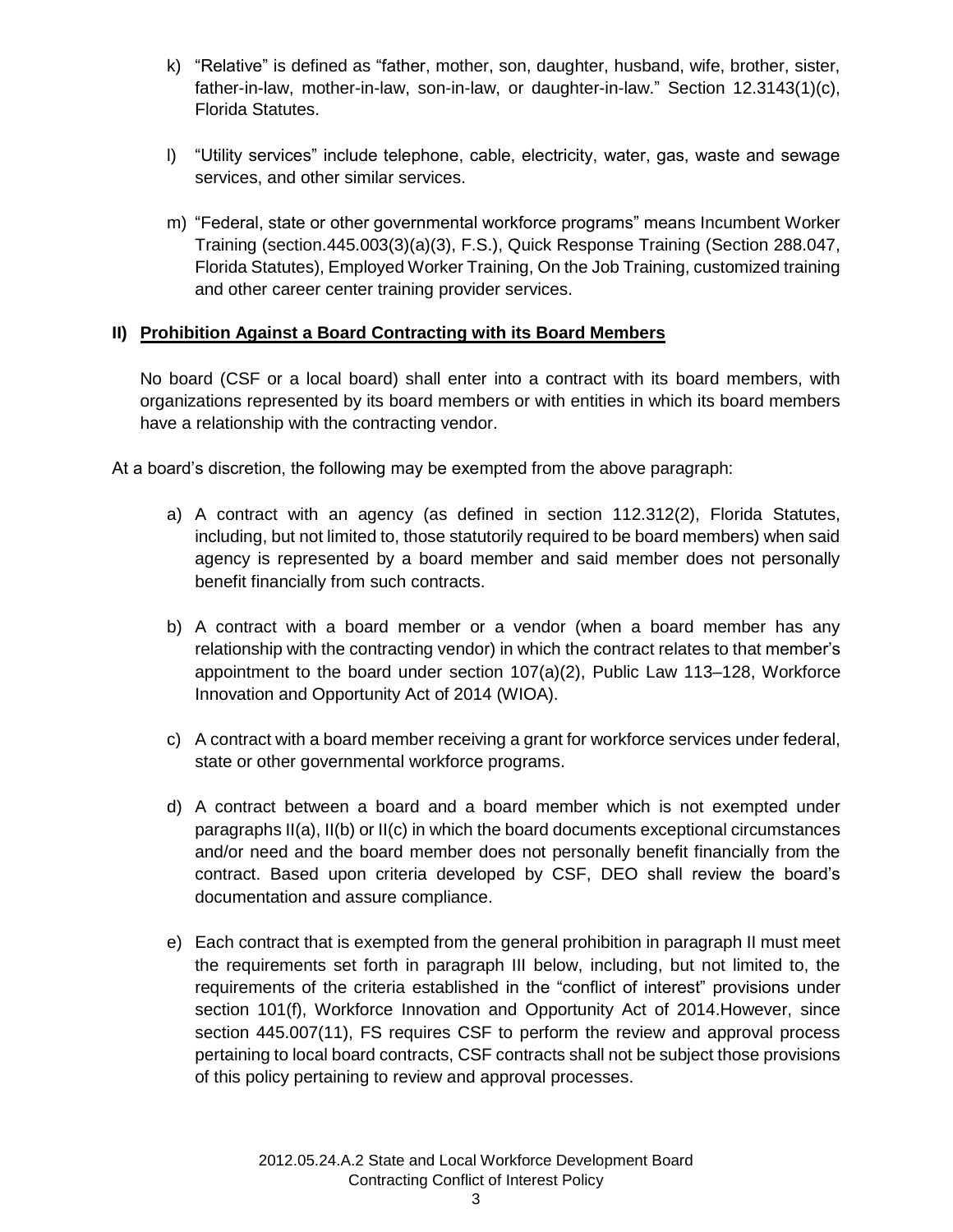## **III) Requirements of Section 445.007, Florida Statutes**

A board must comply with all requirements of section 445.007, Florida Statutes, prior to contracting with a board member or other person or entity who could benefit financially from a contract (as defined in paragraph I(g) above). These requirements are:

- a) All contracts between a board and a board member or other person or entity who may benefit financially from a contract (as defined in paragraph I(g) above) must be approved by a two-thirds vote of the board when a quorum has been established and the approval of such contracts shall not be delegated to staff or committees.
- b) The fact that a board member or other person or entity could benefit financially from a contract (as defined in paragraph I(g) above) must be disclosed in a board meeting and must be recorded in the minutes of said meeting before a vote is taken. The board member's absence from the meeting does not relieve the board from the disclosure and two-thirds vote requirements. All other known conflicts must be disclosed before a vote can take place. If a board member or employee discovers a conflict of interest after the vote, then the conflict must be disclosed in a procedure consistent with section 112.3143(4)(b), Florida Statutes. Board members who could benefit financially from the contract or who have any relationship with the contracting vendor (as defined in paragraph I(f) above) must abstain from voting on the contract. A board member's designee cannot vote in the place of a board member who is required to abstain.
- c) Board contracts equal to or greater than \$25,000 shall not be executed prior to the written approval of CSF.
- d) A board must submit all contracts equal to or greater than \$25,000 with board members or other persons or entities who could benefit financially from the contract to DEO along with documentation, as specified by this policy, demonstrating compliance with section 445.007, Florida Statutes.
- e) A contract of less than \$25,000 between a local board and a member of that board or between a relative of a board member or of an employee of the board is not required to have the prior approval of CSF, but must be approved by a two-thirds vote of the board, once a quorum is established and after full disclosure, with the member's abstention and must be reported to DEO and CSF within 30 days after approval.
- f) Contracts with a board member or other persons or entities who could benefit financially from the contract (as defined in paragraph I(g) above) in which the board will receive monies or other compensation (such as a board member paying rent to the board or paying for board services) are exempt from this policy.
- g) The term "contract" includes the initial contract and all amendments, renewals, or extensions. Renewals or extensions of contracts with a board member or persons or entities who could benefit financially from said contract must be approved under the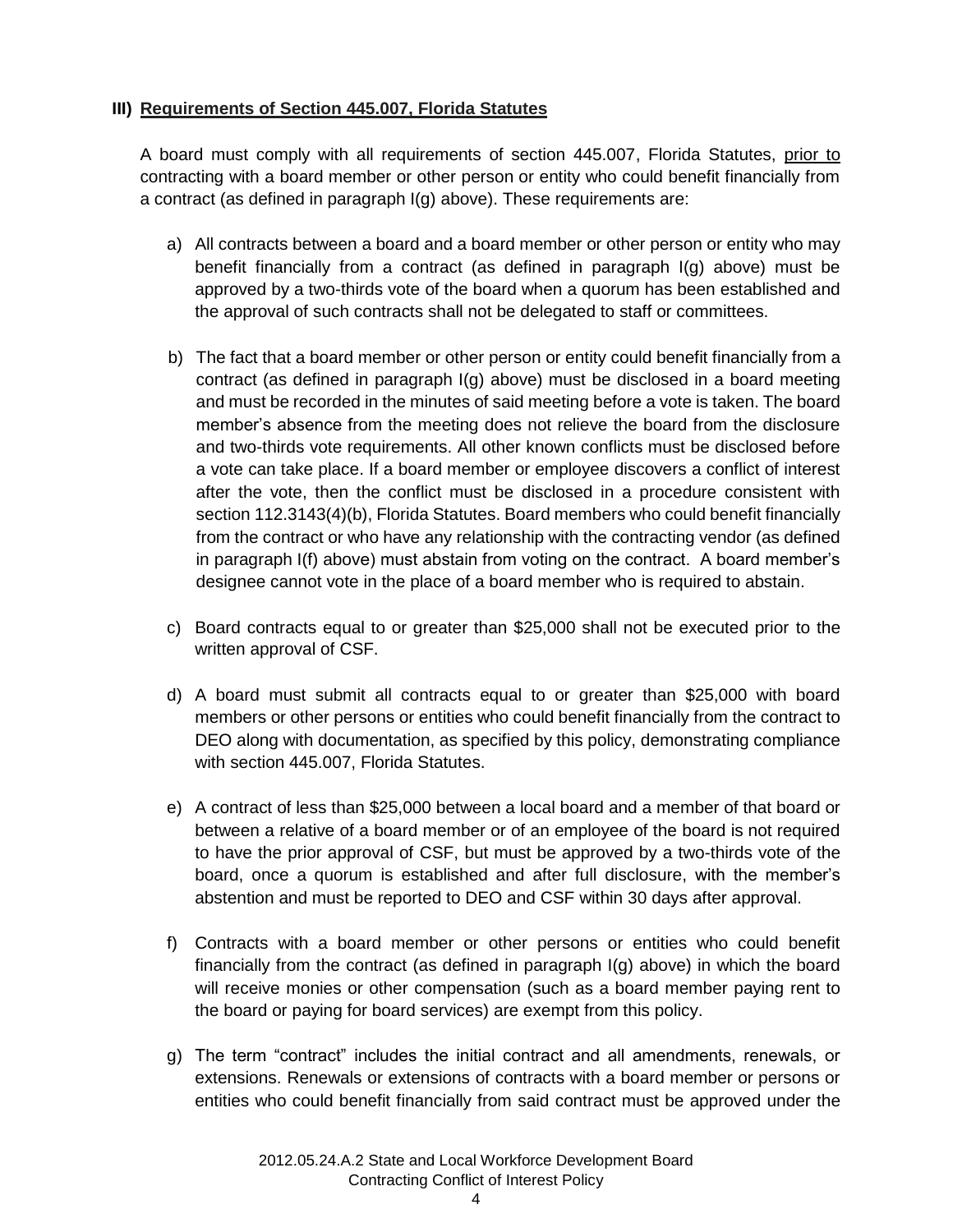same procedure as original contracts. Any amendments to a contract that could benefit financially a board member or another person or entity (as defined in paragraph I(g) above) must be approved under the same procedure as if the amendment were an original contract. Any amendments that do not benefit financially a board member or other person or entity (as defined in paragraph I(g) above) may be approved by a regular majority vote when there is a quorum according to board rules and/or bylaws.

- h) All other requirements of section 445.007, Florida Statutes, must be met. For example, a board member must continue to disclose any conflict of interest in a manner that is consistent with the procedures outlined in section [112.3143,](http://www.leg.state.fl.us/Statutes/index.cfm?App_mode=Display_Statute&Search_String=&URL=Ch0112/Sec3143.HTM) Florida Statutes.
- i) To comply with the requirements of section 445.007, Florida Statutes, a board's policy shall advise and require board employees to disclose known conflicts of interest and notify the board of any contracts which may benefit them personally or their relatives. To comply with the requirements of section 445.007, Florida Statutes, a board's policy shall advise and require all parties to a contract to disclose all known conflicts of interest and notify the board of all board members or other persons or entities known to benefit financially from the contract (as defined in paragraph I(g) above).
- j) A contract that is initially subject to the requirements of section 445.007, Florida Statutes, due to a board member's, an employee's, an employee's relative's, or another person's or an entity's conflicts of interest at the time of approving the contract is not subject to these procedures after the departure of the member from the board membership, the departure of the employee from the board's employment or other actions have removed the conflicts of interest.
- k) The above requirements do not eliminate or diminish a board's obligations to comply with the "conflict of interest" provisions under section 101(f), Public Law 113–128, (WIOA).

## **IV) Review Criteria**

Contracts equal to or greater than \$25,000 with a board member or other person or entity who could benefit financially from the contract (as defined in paragraph I(g) above) must be reviewed by DEO to ensure that these requirements have been met:

- a) The contract met one or more of the exemptions to the prohibition under paragraph II;
- b) The board approved the contract with a two-thirds vote when a quorum was established;
- c) Board members who could benefit financially from the contract or board members who have any relationship with the contracting vendor disclosed any such conflicts prior to the board vote on the contract; and,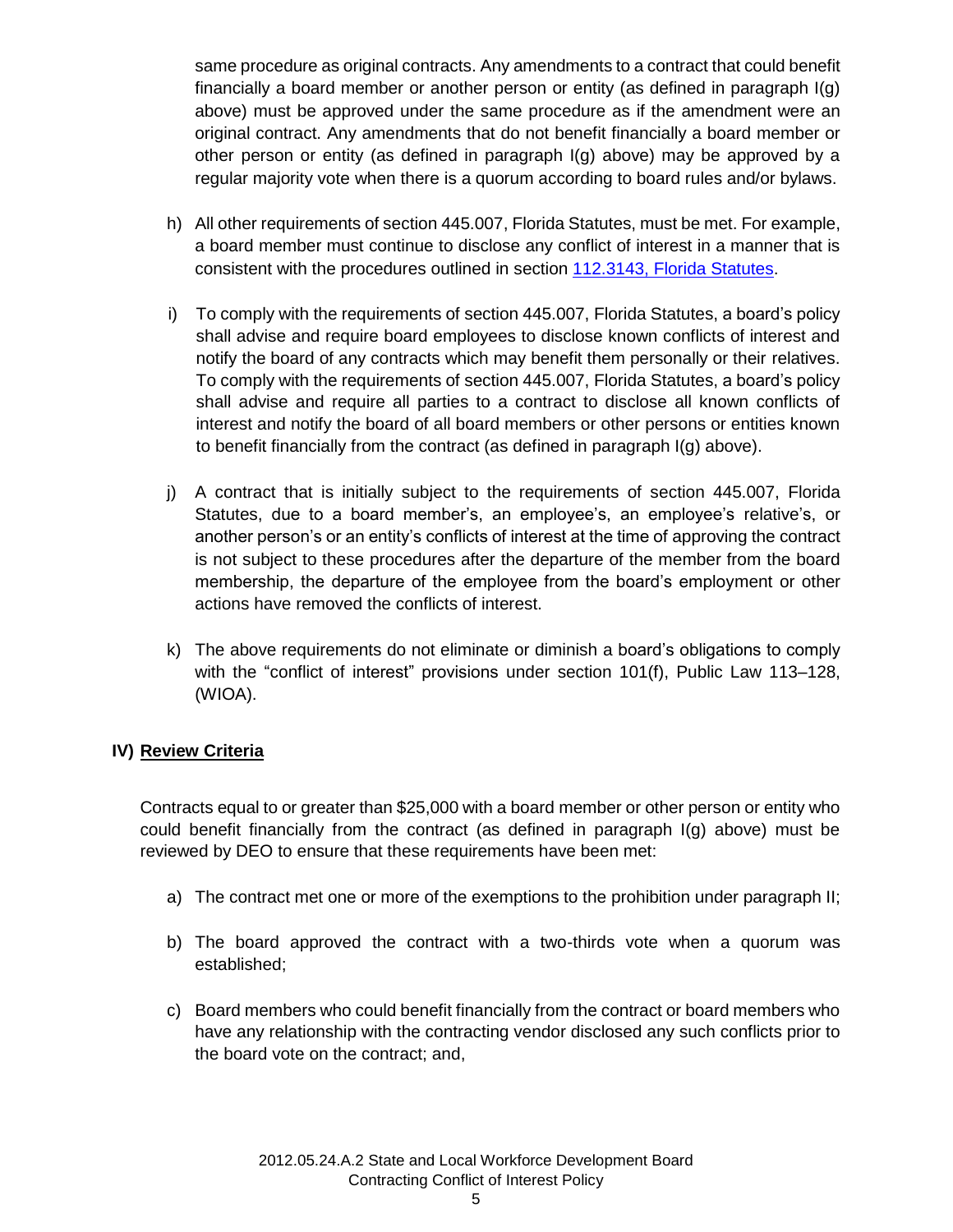d) Board members who could benefit financially from the contract or board members who have any relationship with the contracting vendor abstained from voting.

## **V) Required Documentation**

For each contract equal to or greater than \$25,000, a board must electronically submit, after the board's approval of the contract, a completed contract information form certified by the board chair or vice chair as correct and true to [WorkforceContract.Review@deo.myflorida.com](mailto:WorkforceContract.Review@deo.myflorida.com) containing the following information:

- a) Identification of all parties to the contract;
- b) Description of goods and services to be procured;
- c) Value of the contract, contract renewal or contract extension;
- d) Contract term including starting date and ending date;
- e) Contract number or identifying information, if any;
- f) Identification of board member or employee whose conflict of interest required the board's approval of the contract by a two-thirds vote;
- g) The nature of the conflict of interest in the contract;
- h) A certified board membership roster listing all members on the board at the time of the vote on the approval of the contract with a vote tally indicating attendance or absence at the meeting and, for those in attendance, the affirmative and negative votes and abstentions for each member;
- i) Dated and executed conflict of interest forms, which are consistent with the procedures outlined in section 112.3143, Florida Statutes, submitted at or before the board meeting in which the vote took place, for board members who have any relationship with the contracting vendor (as defined in paragraph I(f) above); and,
- j) Other information as specified on the contract information form.

DEO and CSF will review this documentation to ensure compliance with the statutory requirements listed in paragraph III above. Failure to timely provide all required documentation or failure to complete the form shall result in immediate disapproval of the contract and require resubmission of documentation and form. DEO will electronically submit in writing to CSF, within five (5) business days of receiving all of the required documentation, its recommendation of whether the statutory requirements were met. CSF will then electronically transmit in writing within three (3) business days after receipt of DEO's written recommendation its approval or disapproval.